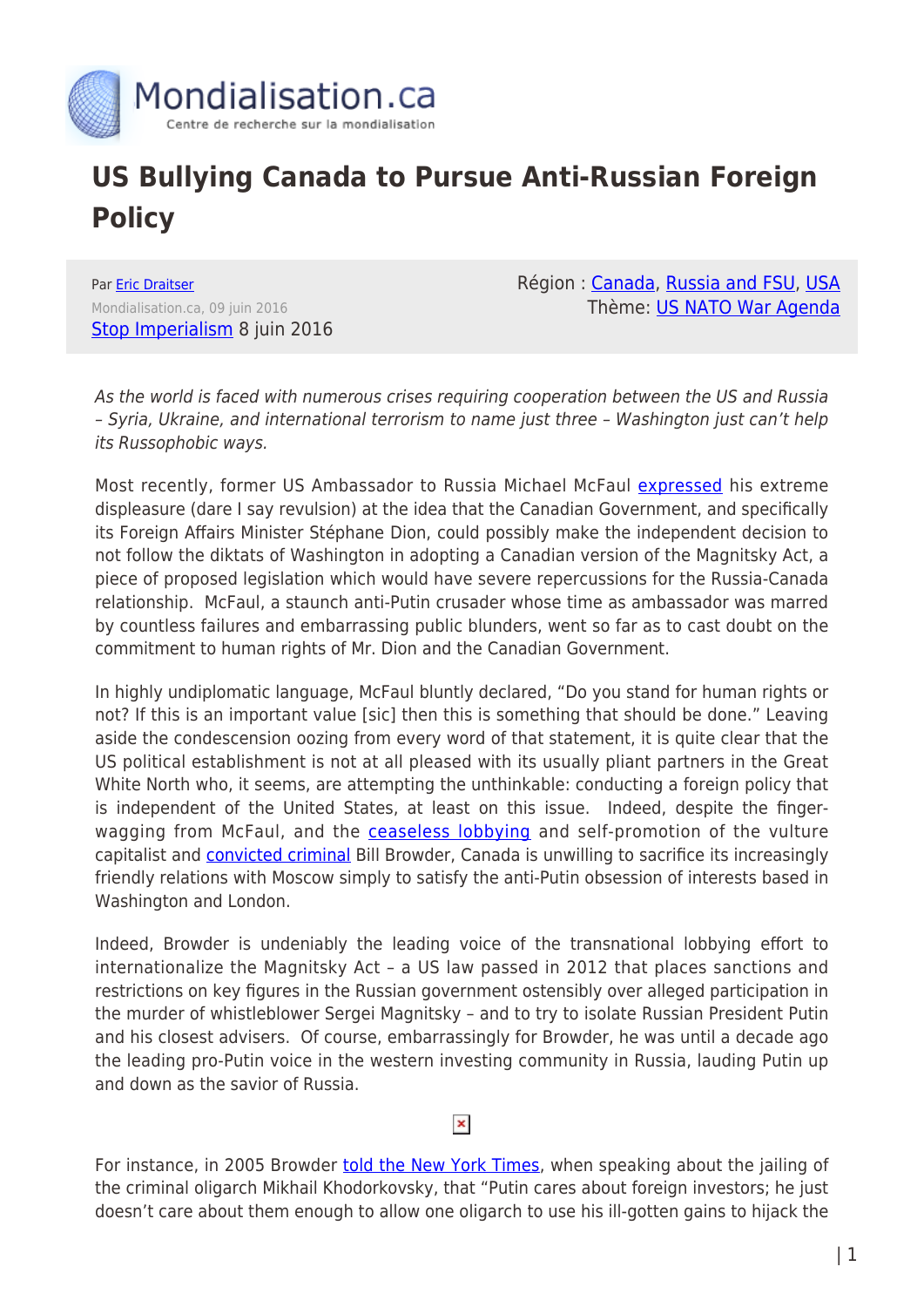state for his own economic purposes." However, the warm and fuzzy feelings Browder once had for Putin & Co. seem to have evaporated right around the time he was curtly shown the door out of Russia. As Pando's Mark Ames [wrote](https://pando.com/2015/05/17/neocons-2-0-the-problem-with-peter-pomerantsev/) in 2015:

And ever since his KGB pals decided they'd had enough of him and chased him out to London a very rich vulture capitalist, Browder has styled himself as the Mother Theresa of global vulture capitalism—and he's thrown untold millions into promoting that public relations/lobbying effort, whose goal is to use human rights abuses he once covered for and profited from as a cudgel to force the Kremlin to become investor-friendly to vulture capitalists like Bill Browder again.

So it seems that the Magnitsky Act itself, and Browder's crusade to make it holy writ around the world, is less a product of concern for human rights, and more the result of a personal vendetta against the Russian Government by a very rich and influential vulture capitalist nested comfortably in the City of London, hatching his various anti-Russian pressure campaigns.

Foreign Affairs Minister Dion has rightly pointed to Canada's invitation to join the International Syria Support Group in Vienna as an example of the fruit of the Russia-Canada relationship, implicitly arguing that it would be unwise to pass a Magnitsky-style bill solely to placate anti-Russian elements in Washington and London while alienating an important global power with considerable political, economic, and diplomatic influence.

Interestingly, in all the talk of human rights, and the chastising of Dion and the Canadian government for their shameful [sale of \\$15 billion of combat vehicles to Saudi Arabia,](http://www.theglobeandmail.com/news/politics/the-saudi-arms-deal-what-weve-learned-so-far/article28180299/) it is completely ignored that the US is the principal arms dealer to Saudi Arabia, and countless other autocratic regimes which routinely, and quite systematically, violate the human rights of their own people. So it would seem that for the US human rights is the convenient club with which to bash allies over the head, but which can be completely ignored when it suits Washington's political and geopolitical agenda.

Russia = bad. Russia = human rights violator. Russia must be punished.

Saudi Arabia = friend. Saudi Arabia = human rights violator but let's not talk about. Saudi Arabia must be rewarded with tens of billions of dollars of military equipment.

Got it? Good.

Ultimately, the issue is really about control. The US would like to be able to control the way in which Canada, and all the countries of the West, carry on their relations with Russia. Washington would like to cobble together a "united front" of sorts that will isolate Russia and, in the wildest pipe dreams of strategic planners, bring down Putin and his administration.

And the US believes that the combination of sanctions, depressed oil prices, Magnitsky-style legislation, and a number of other political, economic, and diplomatic weapons will bring those pesky old Russians to heel. How little Washington has learned.

La source originale de cet article est **[Stop Imperialism](http://stopimperialism.org/us-bullying-canada-pursue-anti-russian-foreign-policy/)**